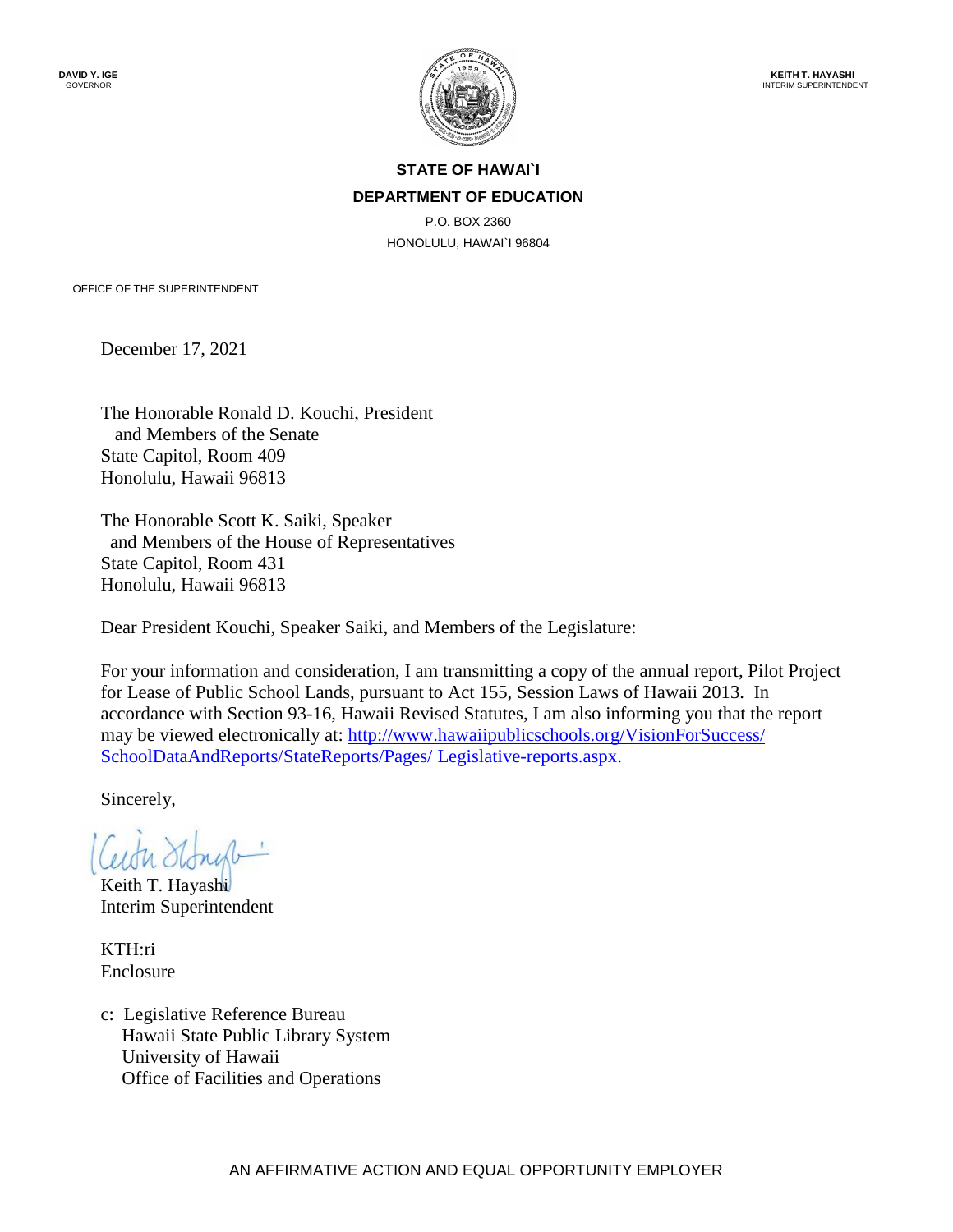

# State of Hawaii Department of Education

# **Annual Report on Pilot Project for Lease of Public School Lands**

December 2021

Act 155, Session Laws of Hawaii 2013, requires the Hawaii State Department of Education (Department) to annually report on the Public School Land Pilot Program, also referred to as the 21<sup>st</sup> Century Schools Program, which allows the Department to explore generating revenue to assist in managing public school properties. The Department will report on its activities to optimize the use of public school lands, provide timelines, community engagement actions, financial information, and legislation.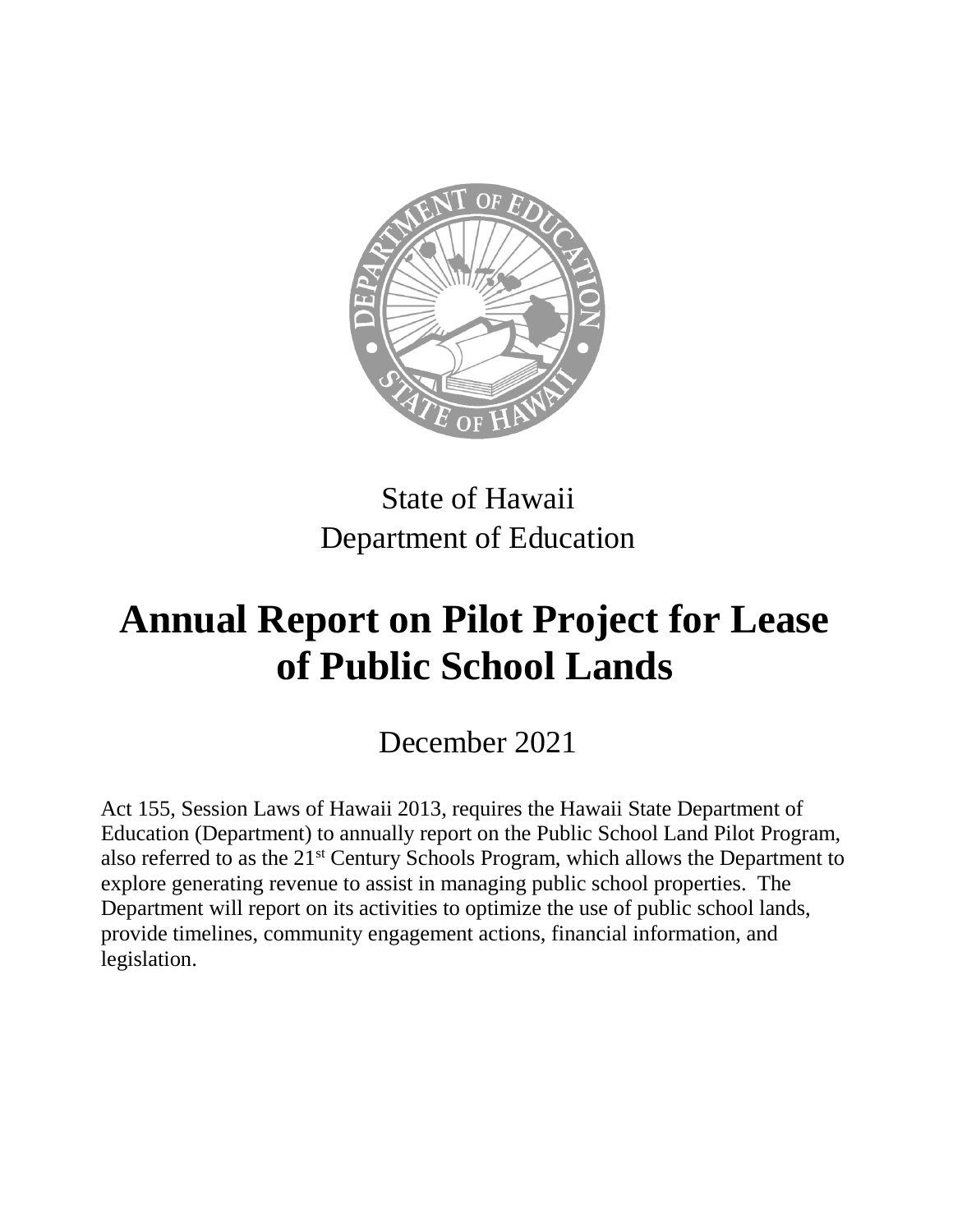### **Annual Report on Pilot Project for Lease of Public School Lands**

#### **Project Timeline**

Act 155, Session Laws of Hawaii (SLH) 2013, requires the Hawaii State Department of Education (Department) to evaluate its underutilized assets to enhance the educational benefit to students statewide.

Since the enactment of Act 155, SLH 2013, the Department has been working with the Hawaii Housing Finance Development Corporation (HHFDC) to establish a process that will allow HHFDC to assist the Department in the redevelopment of its facilities using existing HHFDC staff and procedures. HHFDC staff would be used in the following ways:

- 1. To evaluate prospective project sites;
- 2. In collaboration with a demographer, to project student enrollments along the transit corridor; and
- 3. To develop a process specific to public-private projects.

The Department has also engaged the School Facilities Agency (SFA) to consider opportunities to redevelop underutilized school sites to maximize their full potential.

#### **2020 Actions**

Since March 2020, the COVID-19 pandemic has frustrated the Department's ability to collaborate with its partners in evaluating and further developing the Act 155 program. The Department's efforts have been focused on the system-wide response to COVID-19 for the 257 Department schools; 37 public charter schools; 175,000 students; and over 22,000 employees.

On September 15, 2020, Senate Bill 3103 became law as Act 72, SLH 2020. Under this act, the SFA was created to assume the responsibility for public school development, planning, and construction related to capital improvement projects assigned by the Hawaii State Legislature (Legislature), Governor, or Board of Education. Management and execution of the 21<sup>st</sup> Century Schools Program will be transferred to the SFA. As of the date of this report, the program is still under Department management while the SFA works to become fully operational.

#### **2021 Actions**

During its 2018 legislative session, the Legislature provided the Department with the authority to acquire land in fee simple. The premise behind Act 210, SLH 2018 was to grant the Department the flexibility to capitalize on the redevelopment and repositioning of its assets. This would provide the Department with opportunities for a potential revenue stream that would allow it to better provide 21<sup>st</sup> Century public education.

Under its new authority, the Department spent a good portion of 2021 working toward establishing its real estate portfolio:

 With an appropriation from the Legislature, the Department purchased a 1.127-acre parcel adjacent to Waimea Elementary School on the Island of Hawaii.